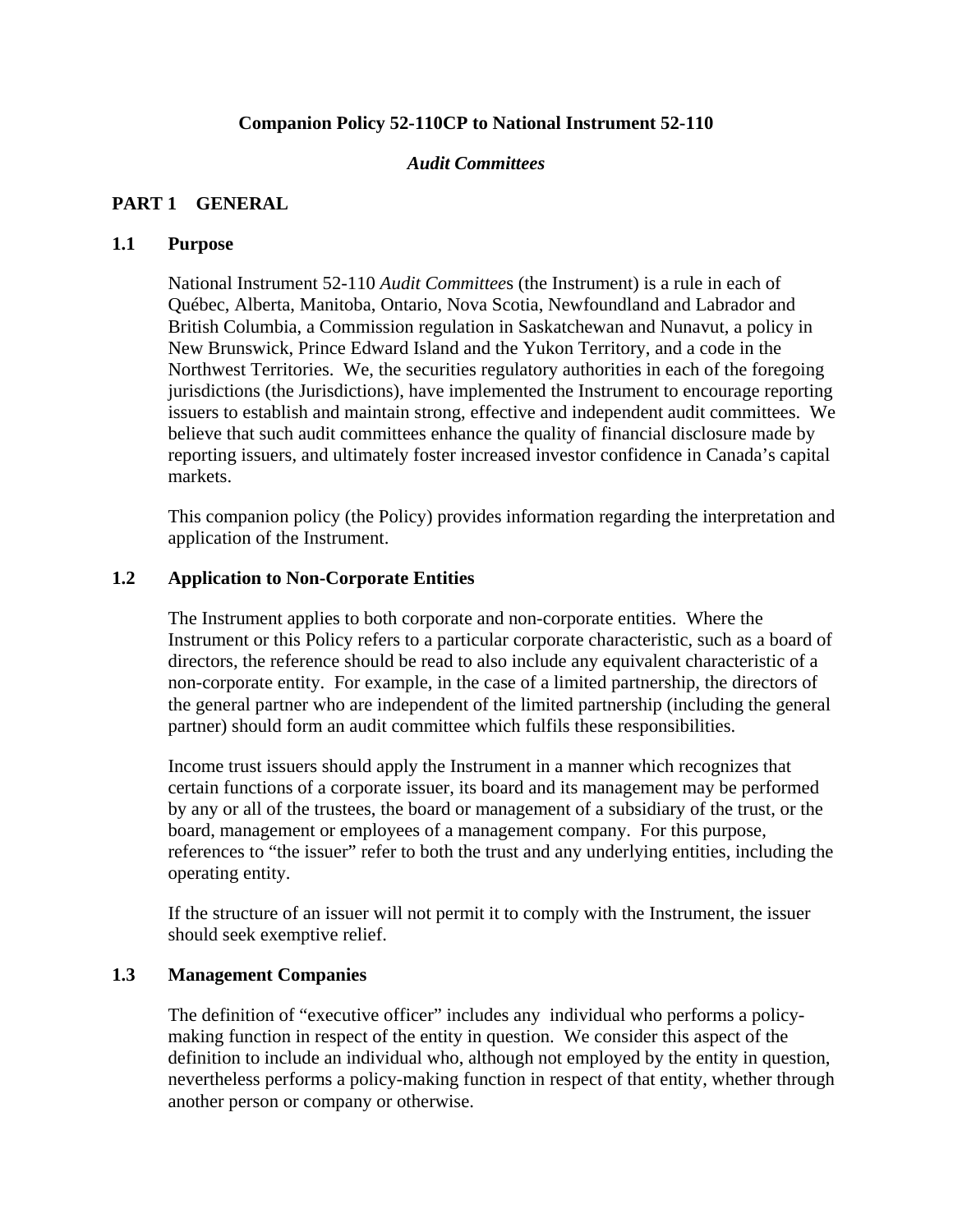## **1.4 Audit Committee Procedures**

The Instrument establishes requirements for the responsibilities, composition and authority of audit committees. Nothing in the Instrument is intended to restrict the ability of the board of directors or the audit committee to establish the committee's quorum or procedures, or to restrict the committee's ability to invite additional parties to attend audit committee meetings.

## **PART 2 THE ROLE OF THE AUDIT COMMITTEE**

## **2.1 The Role of the Audit Committee**

An audit committee is a committee of a board of directors to which the board delegates its responsibility for oversight of the financial reporting process. Traditionally, the audit committee has performed a number of roles, including

- helping directors meet their responsibilities,
- providing better communication between directors and the external auditors,
- enhancing the independence of the external auditor,
- increasing the credibility and objectivity of financial reports, and
- strengthening the role of the directors by facilitating in-depth discussions among directors, management and the external auditor.

The Instrument requires that the audit committee also be responsible for managing, on behalf of the shareholders, the relationship between the issuer and the external auditors. In particular, it provides that an audit committee must have responsibility for:

- (a) overseeing the work of the external auditors engaged for the purpose of preparing or issuing an auditor's report or related work; and
- (b) recommending to the board of directors the nomination and compensation of the external auditors.

Although under corporate law an issuer's external auditors are responsible to the shareholders, in practice, shareholders have often been too dispersed to effectively exercise meaningful oversight of the external auditors. As a result, management has typically assumed this oversight role. However, the auditing process may be compromised if the external auditors view their main responsibility as serving management rather than the shareholders. By assigning these responsibilities to an independent audit committee, the Instrument ensures that the external audit will be conducted independently of the issuer's management.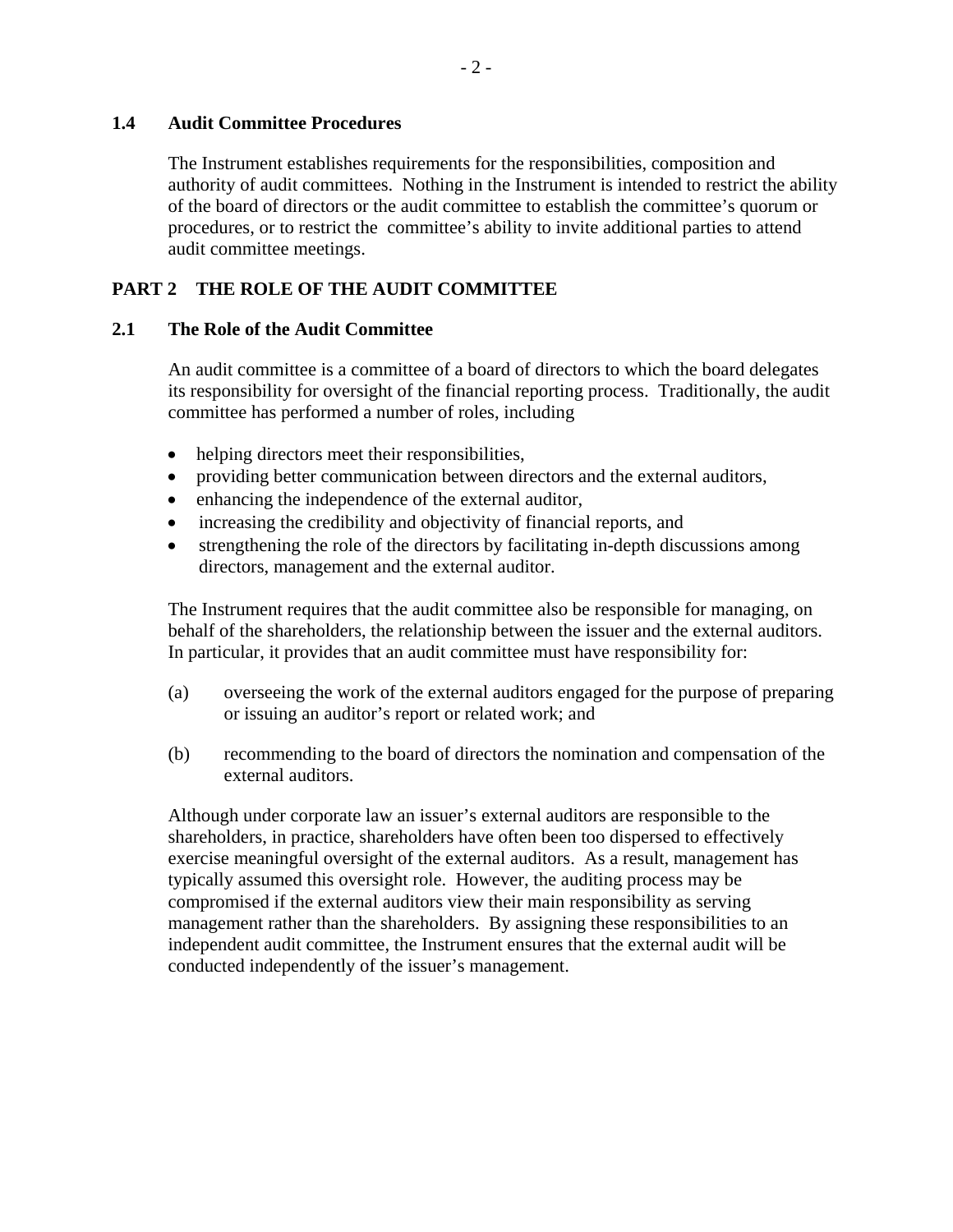### **2.2 Relationship between External Auditors and Shareholders**

Subsection 2.3(3) of the Instrument provides that an audit committee must be directly responsible for overseeing the work of the external auditors engaged for the purpose of preparing or issuing an auditor's report or performing other audit, review or attest services for the issuer, including the resolution of disagreements between management and the external auditors regarding financial reporting. Notwithstanding this responsibility, the external auditors are retained by, and are ultimately accountable to, the shareholders. As a result, subsection 2.3(3) does not detract from the external auditors' right and responsibility to also provide their views directly to the shareholders if they disagree with an approach being taken by the audit committee.

### **2.3 Public Disclosure of Financial Information**

Issuers are reminded that, in our view, the extraction of information from financial statements that have not previously been reviewed by the audit committee and the release of that information into the marketplace is inconsistent with the issuer's obligation to have its audit committee review the financial statements. See also National Policy 51- 201 *Disclosure Standards*.

# **PART 3 INDEPENDENCE**

#### **3.1 Meaning of Independence**

The Instrument generally requires every member of an audit committee to be independent. Subsection 1.4(1) of the Instrument defines independence to mean the absence of any direct or indirect material relationship between the director and the issuer. In our view, this may include a commercial, charitable, industrial, banking, consulting, legal, accounting or familial relationship, or any other relationship that the board considers to be material. Although shareholding alone may not interfere with the exercise of a director's independent judgement, we believe that other relationships between an issuer and a shareholder may constitute material relationships with the issuer, and should be considered by the board when determining a director's independence. However, only those relationships which could, in the view of the issuer's board of directors, be reasonably expected to interfere with the exercise of a member's independent judgement should be considered material relationships within the meaning of section 1.4.

Subsection 1.4(3) and section 1.5 of the Instrument describe those individuals that we believe have a relationship with an issuer that would reasonably be expected to interfere with the exercise of the individual's independent judgement. Consequently, these individuals are not considered independent for the purposes of the Instrument and are therefore precluded from serving on the issuer's audit committee. Directors and their counsel should therefore consider the nature of the relationships outlined in subsection 1.4(3) and section 1.5 as guidance in applying the general independence requirement set out in subsection 1.4(1).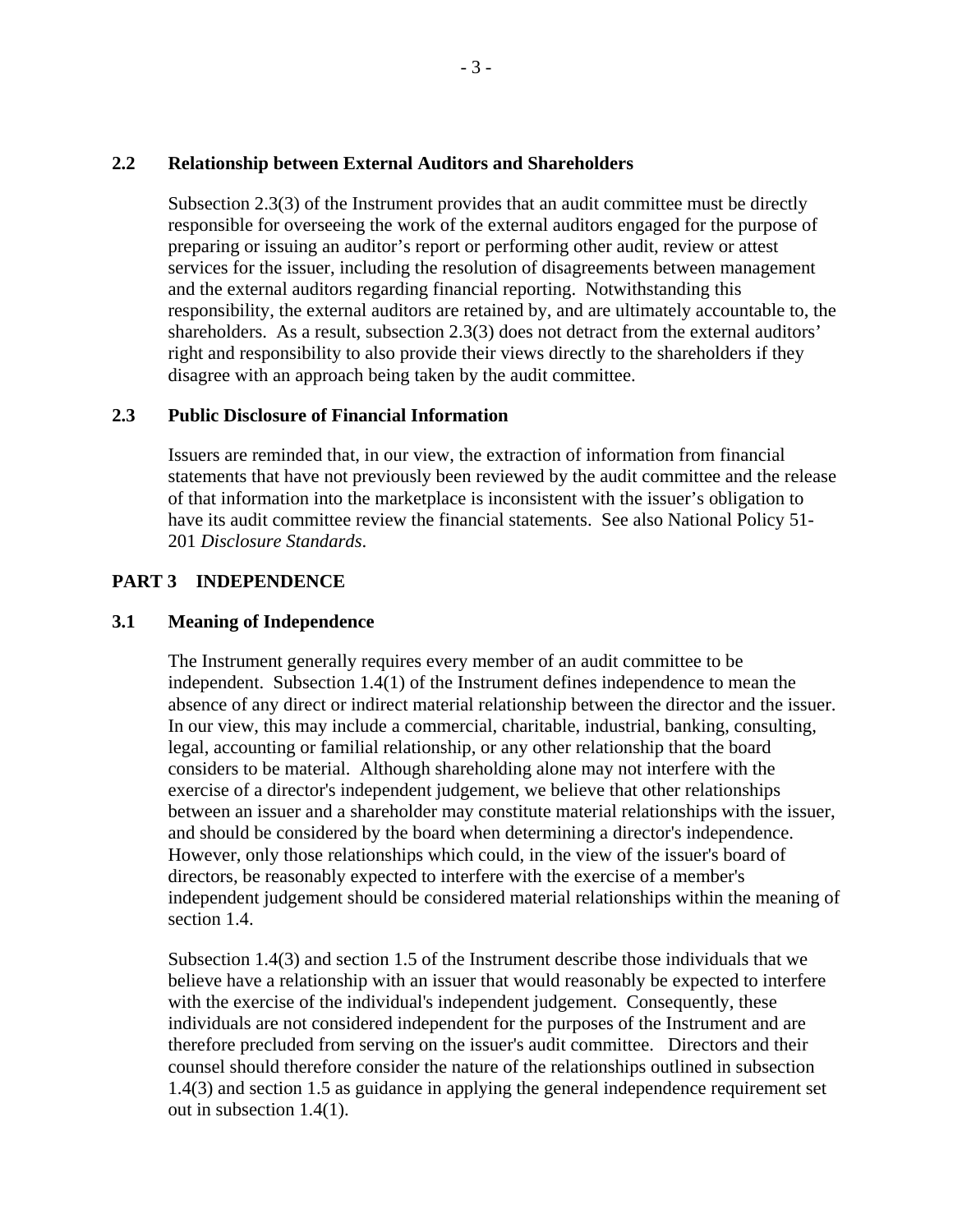# **3.2 Derivation of Definition**

In the United States, listed issuers must comply with the audit committee requirements contained in SEC rules as well as the director independence and audit committee requirements of the applicable securities exchange or market. The definition of independence included in the Instrument has therefore been derived from both the applicable SEC rules and the corporate governance rules issued by the New York Stock Exchange. The portion of the definition of independence that parallels the NYSE rules is found in section 1.4 of the Instrument. Section 1.5 of the Instrument contains additional rules regarding audit committee member independence that were derived from the applicable SEC rules. To be independent for the purposes of the Instrument, a director must satisfy the requirements in both sections 1.4 and 1.5.

# **3.3 Safe Harbour**

Subsection 1.3(1) of the Instrument provides, in part, that a person or company is an affiliated entity of another entity if the person or company controls the other entity. Subsection 1.3(4), however, provides that an individual will not be considered to control an issuer if the individual:

- (a) owns, directly or indirectly, ten per cent or less of any class of voting equity securities of the issuer; and
- (b) is not an executive officer of the issuer.

Subsection 1.3(4) is intended only to identify those individuals who are not considered to control an issuer. The provision is not intended to suggest that an individual who owns more than ten percent of an issuer's voting equity securities automatically controls an issuer. Instead, an individual who owns more than ten percent of an issuer's voting equity securities should examine all relevant facts and circumstances to determine if he or she controls the issuer and is therefore an affiliated entity within the meaning of subsection 1.3(1).

## **3.4 Remuneration of Chair of Board, Etc.**

Subsection 1.4(6) of the Instrument provides that, for the purpose of the prescribed relationship described in clause 1.4(3)(f), direct compensation does not include remuneration for acting as a member of the board of directors or of any board committee of the issuer. In our view, remuneration for acting as a member of the board also includes remuneration for acting as the chair of the board or of any committee of the board.

# **PART 4 FINANCIAL LITERACY, FINANCIAL EDUCATION AND EXPERIENCE**

## **4.1 Financial Literacy**

For the purposes of the Instrument, an individual is financially literate if he or she has the ability to read and understand a set of financial statements that present a breadth and level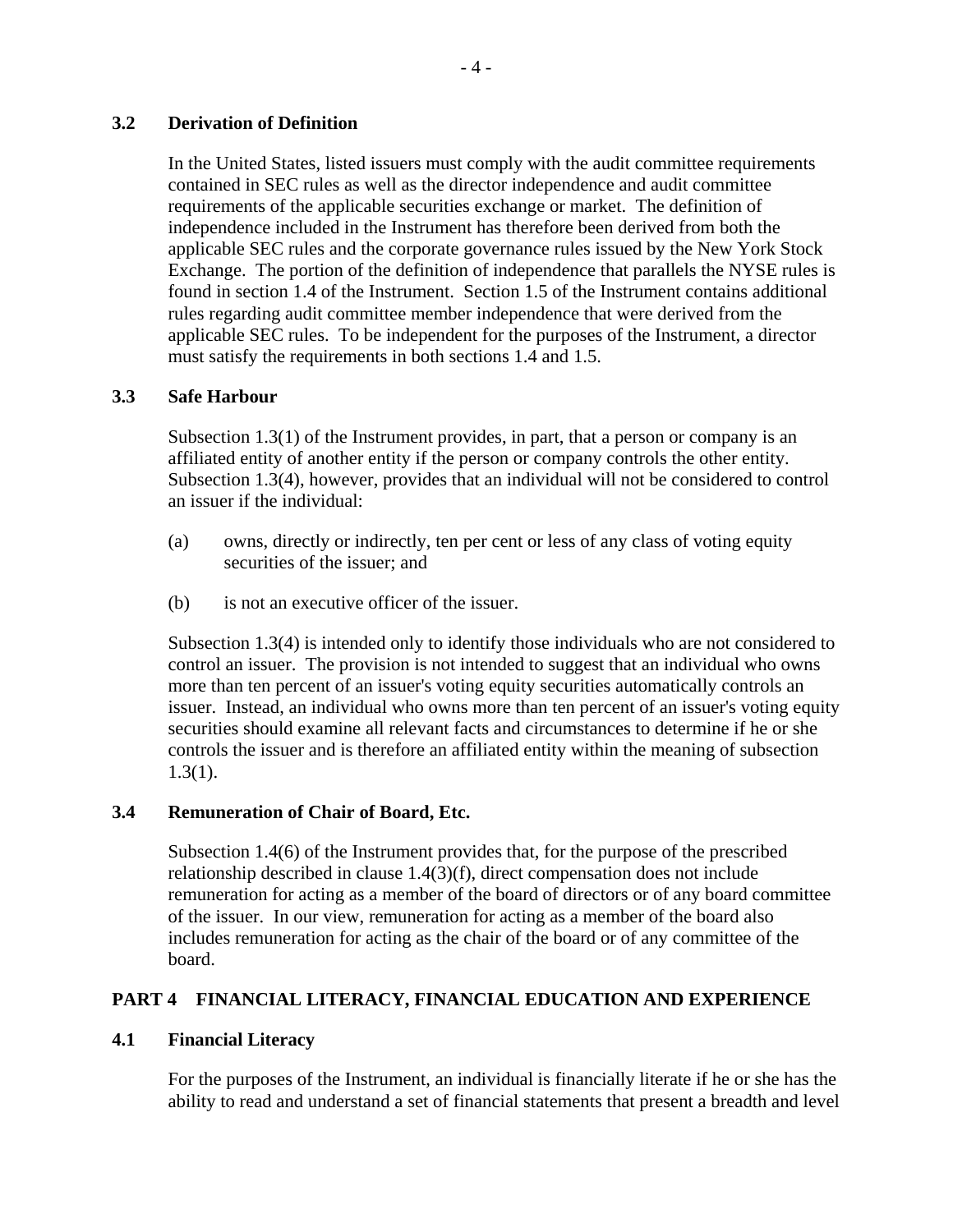of complexity of accounting issues that are generally comparable to the breadth and complexity of the issues that can reasonably be expected to be raised by the issuer's financial statements. In our view, it is not necessary for a member to have a comprehensive knowledge of GAAP and GAAS to be considered financially literate.

# **4.2 Disclosure of Relevant Education and Experience.**

- (1) Item 3 of Forms 52-110F1 and 52-110F2 require an issuer to disclose any education or experience of an audit committee member that would provide the member with, among other things, an understanding of the accounting principles used by the issuer to prepare its financial statements. The level of understanding that is requisite is influenced by the complexity of the business being carried on. For example, if the issuer is a complex financial institution, a greater degree of education and experience is necessary than would be the case for an audit committee member of an issuer with a more simple business.
- (2) Item 3 of Forms 52-110F1 and 52-110F2 also require an issuer to disclose any experience that the member has, among other things, actively supervising persons engaged in preparing, auditing, analyzing or evaluating certain types of financial statements. The phrase active supervision means more than the mere existence of a traditional hierarchical reporting relationship between supervisor and those being supervised. An individual engaged in active supervision participates in, and contributes to, the process of addressing (albeit at a supervisory level) the same general types of issues regarding preparation, auditing, analysis or evaluation of financial statements as those addressed by the individual or individuals being supervised. The supervisor should also have experience that has contributed to the general expertise necessary to prepare, audit, analyze or evaluate financial statements that is at least comparable to the general expertise of those being supervised. An executive officer should not be presumed to qualify. An executive officer with considerable operations involvement, but little financial or accounting involvement, likely would not be exercising the necessary active supervision. Active participation in, and contribution to, the process, albeit at a supervisory level, of addressing financial and accounting issues that demonstrate a general expertise in the area would be necessary.

# **PART 5 NON-AUDIT SERVICES**

## **5.1 Pre-Approval of Non-Audit Services**

Section 2.6 of the Instrument allows an audit committee to satisfy, in certain circumstances, the pre-approval requirements in subsection 2.3(4) by adopting specific policies and procedures for the engagement of non-audit services. The following guidance should be noted in the development and application of such policies and procedures:

• Monetary limits should not be the only basis for the pre-approval policies and procedures. The establishment of monetary limits will not, alone, constitute policies